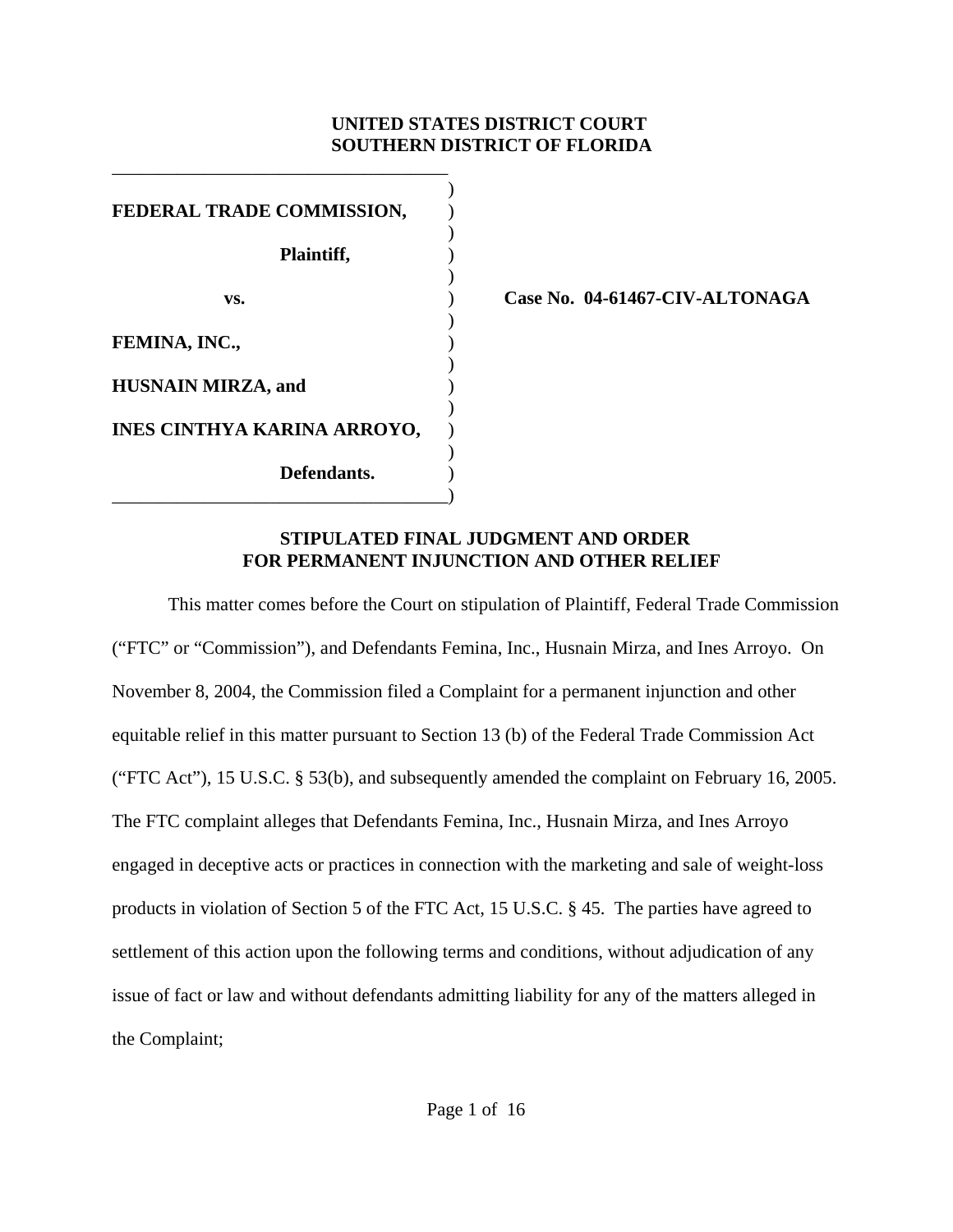THEREFORE, upon stipulation of Plaintiff and Defendants, it is hereby ORDERED, ADJUDGED, and DECREED as follows:

## **FINDINGS**

A. This Court has jurisdiction over the subject matter of this case and jurisdiction over all parties.

B. Venue in the Southern District of Florida is proper under 15 U.S.C. § 53(b) and 28 U.S.C. § 1391(b) and (c).

C. The activities of Defendants are in or affecting commerce, as defined in the FTC Act, 15 U.S.C. § 44.

D. The Complaint states a claim upon which relief can be granted against the Defendants under Sections 5(a), 12, and 13(b) of the Federal Trade Commission Act ("FTC Act"), 15 U.S.C. §§ 45(a), 52, and 53(b).

E. Defendants waive all rights to seek judicial review or otherwise challenge or contest the validity of this Order. Defendants also waive any claims that they may have held under the Equal Access to Justice Act, 28 U.S.C. § 2412, concerning the prosecution of this action to the date of this Order.

F. Each party shall bear its own costs and attorneys' fees.

G. Entry of this Order is in the public interest.

# **DEFINITIONS**

For purposes of this Order, the following definitions shall apply:

A. Unless otherwise specified, "Defendants" shall mean (1) Femina, Inc.; (2) Husnain Mirza, individually and in his capacity as an officer of Femina; (3) Ines Arroyo,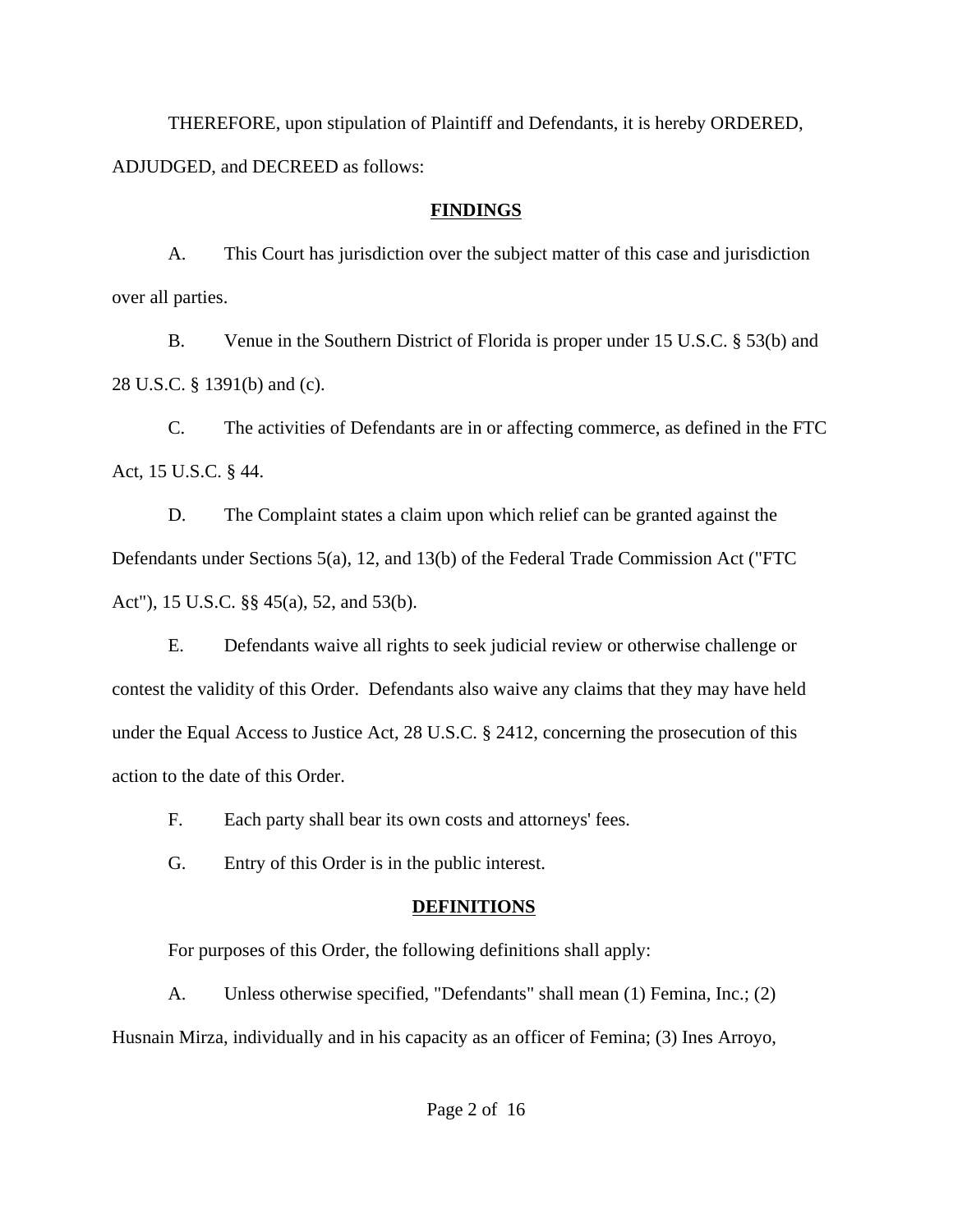individually and in her capacity as an officer of Femina; and (4) each of the above.

B. "Commerce" shall mean as defined in Section 4 of the Federal Trade Commission Act, 15 U.S.C. § 44.

C. "Competent and reliable scientific evidence" shall mean tests, analyses, research, studies, or other evidence based on the expertise of professionals in the relevant area, that have been conducted and evaluated in an objective manner by persons qualified to do so, using procedures generally accepted in the profession to yield accurate and reliable results.

D. "Covered product or service" shall mean any weight loss product, dietary supplement, food, drug, or device.

E. "Endorsement" means as defined in 16 C.F.R. § 255.0(b).

F. "Food," "drug," and "device" shall mean as "food," "drug," and "device," are defined in Section 15 of the Federal Trade Commission Act, 15 U.S.C. § 55.

G. "FTC" or "Commission" shall mean the Federal Trade Commission.

H. A requirement that Defendants "notify the Commission" shall mean that the Defendants shall send the necessary information via first class mail, costs prepaid, to the Regional Director, Southeast Region, Federal Trade Commission, 225 Peachtree Street, Suite 1500, Atlanta, Georgia 30303. Attn: FTC v. Femina (S.D.Fla.).

I. "Weight loss product" shall mean any product, program, or service designed, used, or purported to produce weight loss, reduction or elimination of fat, slimming, or caloric deficit; or to prevent weight gain, in a user of the product, program, or service.

J. The term "including" in this Order shall mean "including, without limitation."

K. The terms "and" and "or" in this Order shall be construed conjunctively or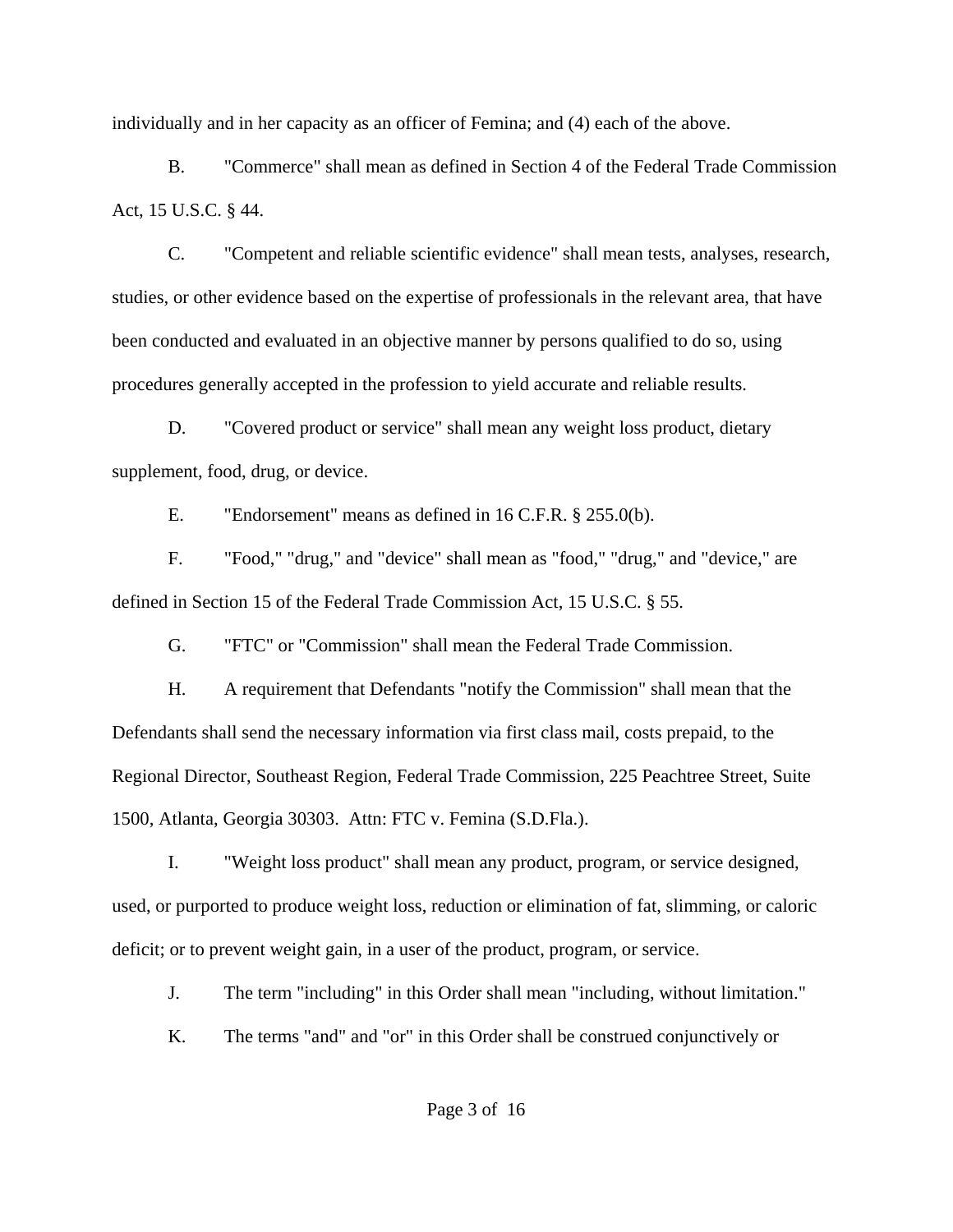disjunctively as necessary, to make the applicable phrase or sentence inclusive rather than exclusive.

#### **I.**

## **PROHIBITED REPRESENTATIONS**

**IT IS THEREFORE ORDERED** that Defendants, and their officers, agents, servants, employees, and representatives, and all persons and entities in active concert or participation with them who receive actual notice of this Order by personal service or otherwise, whether acting directly or through any corporation, subsidiary, division, or other entity, in connection with the manufacturing, labeling, advertising, promotion, offering for sale, sale, or distribution of any weight loss product, in or affecting commerce, are hereby permanently enjoined from representing, in any manner, expressly or by implication, including through the use of endorsements or trade name, that such product:

- A. Causes rapid and substantial weight loss without the need to increase exercise or reduce caloric intake; or
- B. Causes rapid and substantial weight loss in all users.

## **II.**

# **PROHIBITED UNLESS TRUE AND SUBSTANTIATED REPRESENTATIONS**

**IT IS FURTHER ORDERED** that Defendants, and their officers, agents, servants, employees, and representatives, and all persons and entities in active concert or participation with them who receive actual notice of this Order by personal service or otherwise, whether acting directly or through any corporation, subsidiary, division, or other entity, in connection with the manufacturing, labeling, advertising, promotion, offering for sale, sale, or distribution of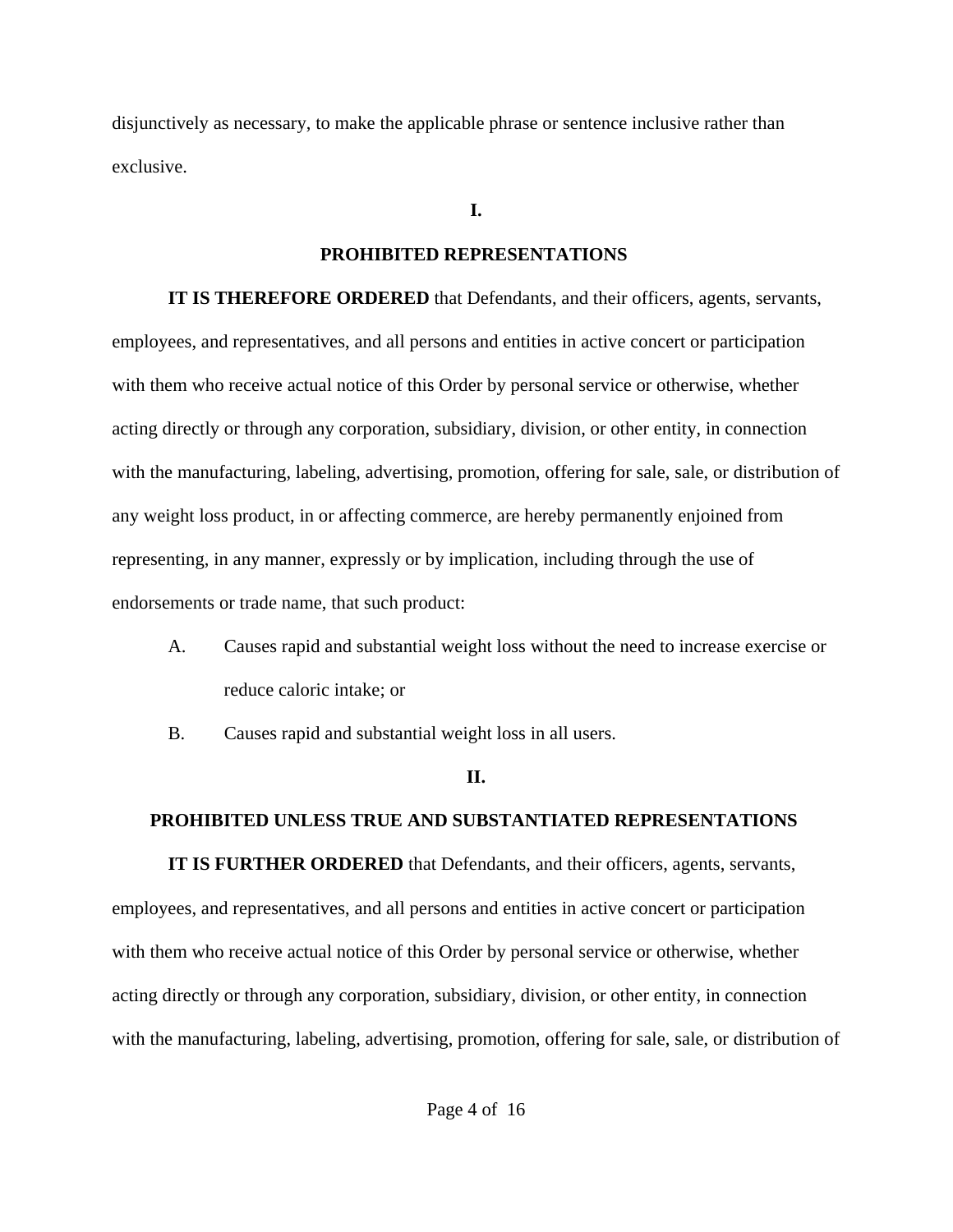any covered product or service, in or affecting commerce, are hereby permanently enjoined from making any representation, expressly or by implication, including through the use of endorsements or trade name:

- A. That any such covered product or service:
	- 1. Causes weight loss;
	- 2. Causes rapid and substantial weight loss;
	- 3. Reduces or eliminates body fat;
	- 4. Reduces or eliminates cellulite;
	- 5. Controls metabolism; or
- B. About the health benefits, performance, efficacy, safety or side effects of such product or service;

unless, at the time the representation is made, the representation is true, and Defendants possess and rely upon competent and reliable scientific evidence that substantiates the representation.

# **III.**

# **FOOD AND DRUG ADMINISTRATION**

# **IT IS FURTHER ORDERED** that:

- A. Nothing in this Order shall prohibit Defendants from making any representation for any drug that is permitted in the labeling for such drug under any tentative final or final standard promulgated by the Food and Drug Administration ("FDA"), or under any new drug application approved by FDA; and
- B. Nothing in this Order shall prohibit Defendants from making any representation for any product that is specifically permitted in labeling for such product by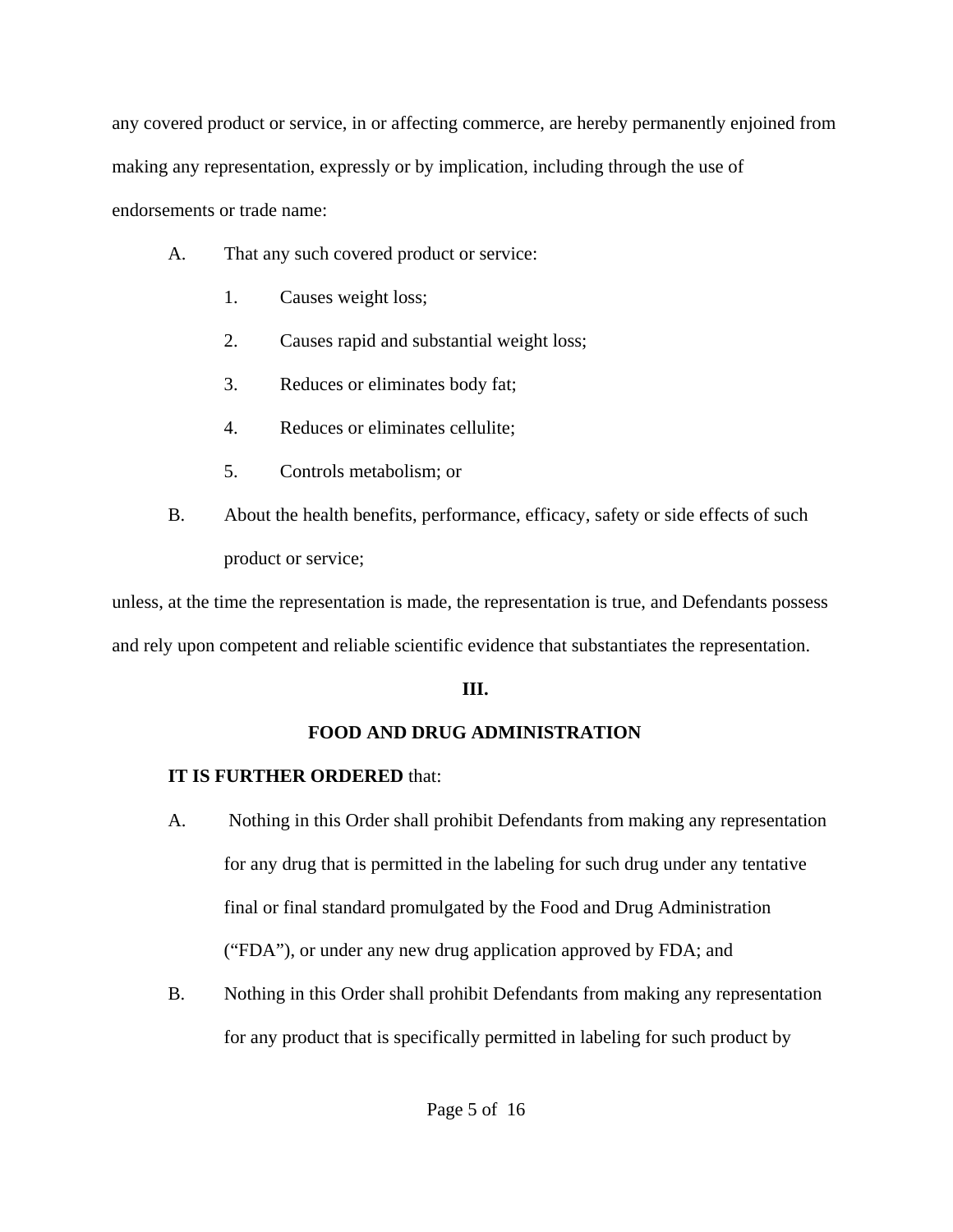regulations promulgated by the FDA pursuant to the Nutrition Labeling and Education Act of 1990.

### **IV.**

### **MONETARY JUDGMENT**

**IT IS FURTHER ORDERED** that judgment in the amount of forty-three thousand dollars (\$43,000) is hereby entered in favor of the Commission against Defendants, for equitable monetary relief; *provided*, however, that the judgment shall be suspended subject to the conditions set forth in Paragraph V of this Order.

## **V.**

## **TERMINATION OF SUSPENSION**

**IT IS FURTHER ORDERED** that the Commission's agreement to, and the Court's approval of, this Order is expressly premised upon the truthfulness, accuracy, and completeness of Defendants' financial conditions, as represented in their financial statements dated November 8 and 11, 2004, and February 25, 2005, including attachments, in any other documents submitted by Defendants, and in the February 28, 2005, financial depositions of Defendants, upon which the Commission relied in negotiating and agreeing to the terms of this Order. If, upon motion by the Commission to the Court, the Court finds the Defendants, in the above-referenced financial statements and information, failed to disclose any material asset, materially misrepresented the value of any asset, or made any other material misrepresentation or omission, the suspension of the monetary judgment will be terminated and the entire judgment amount of forty-three thousand dollars (\$43,000), representing the approximate amount of consumer injury, will become immediately due and payable, less any payments already made. For purposes of this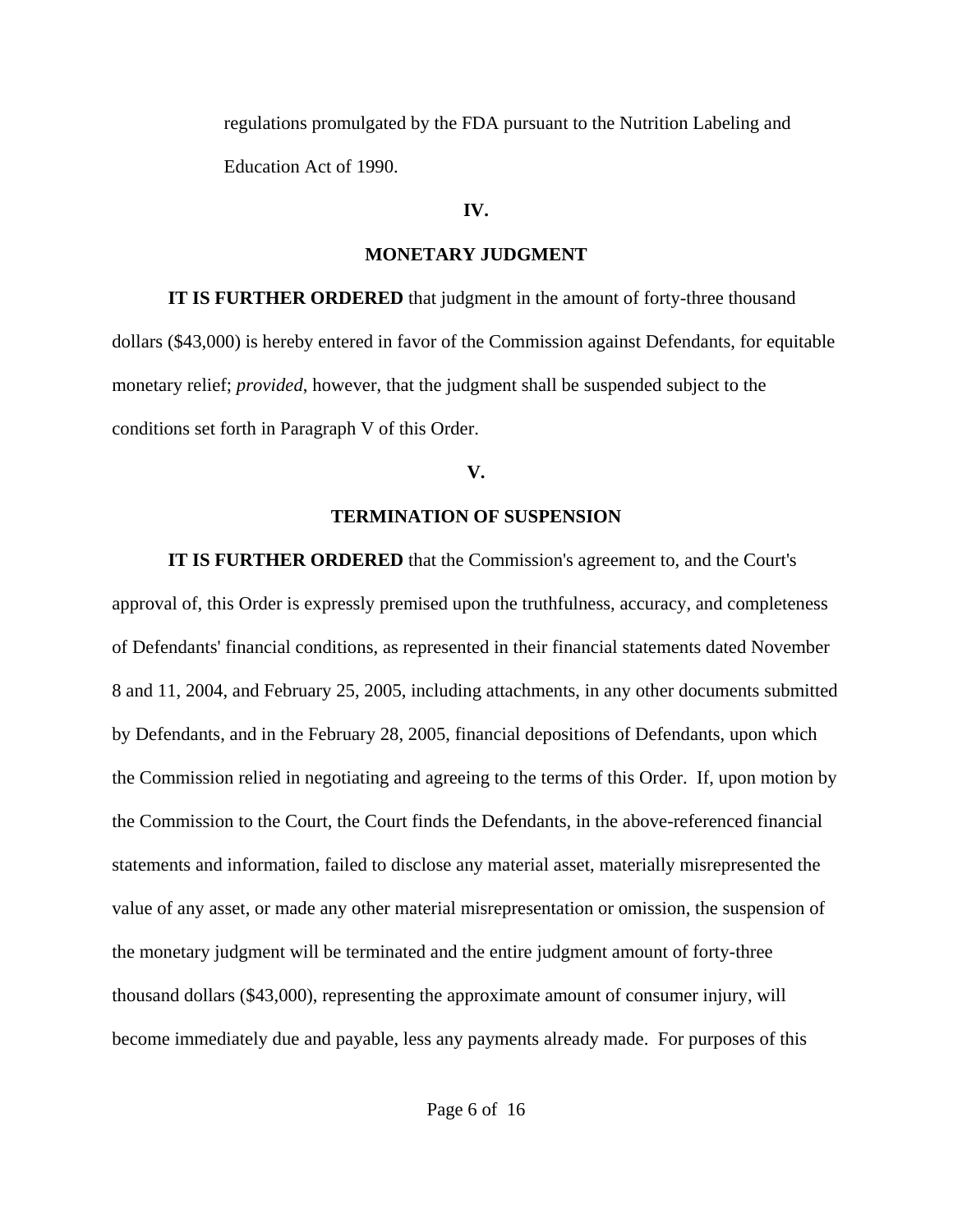Paragraph, and any subsequent proceedings to enforce payment, including but not limited to a non-dischargeability complaint filed in bankruptcy proceedings, Defendants waive any right to contest any of the allegations set forth in the Complaint filed in this matter or the forty-three thousand dollar (\$43,000) judgment referenced above.

#### **VI.**

#### **DISTRIBUTION OF ORDER**

#### **IT IS FURTHER ORDERED** that:

A. For a period of five (5) years from the date of entry of this Order, Defendant Femina, Inc., and its successors and assigns, must deliver a copy of this Order to all principals, officers, directors, managers, employees, agents, and representatives, including distributors, having responsibilities with respect to the subject matter of Paragraphs I and II of this Order, and must secure from each such person a signed and dated statement acknowledging receipt of the Order. Defendant Femina, and its successors and assigns, must deliver this Order to current personnel within thirty (30) days after the date of service of this Order,

and

to new personnel within thirty (30) days after the person assumes such position or responsibilities.

B. For a period of five (5) years from the date of entry of this Order, Defendants Husnain Mirza and Ines Arroyo must deliver a copy of this Order to the principals, officers, directors, managers, and employees under their control for

any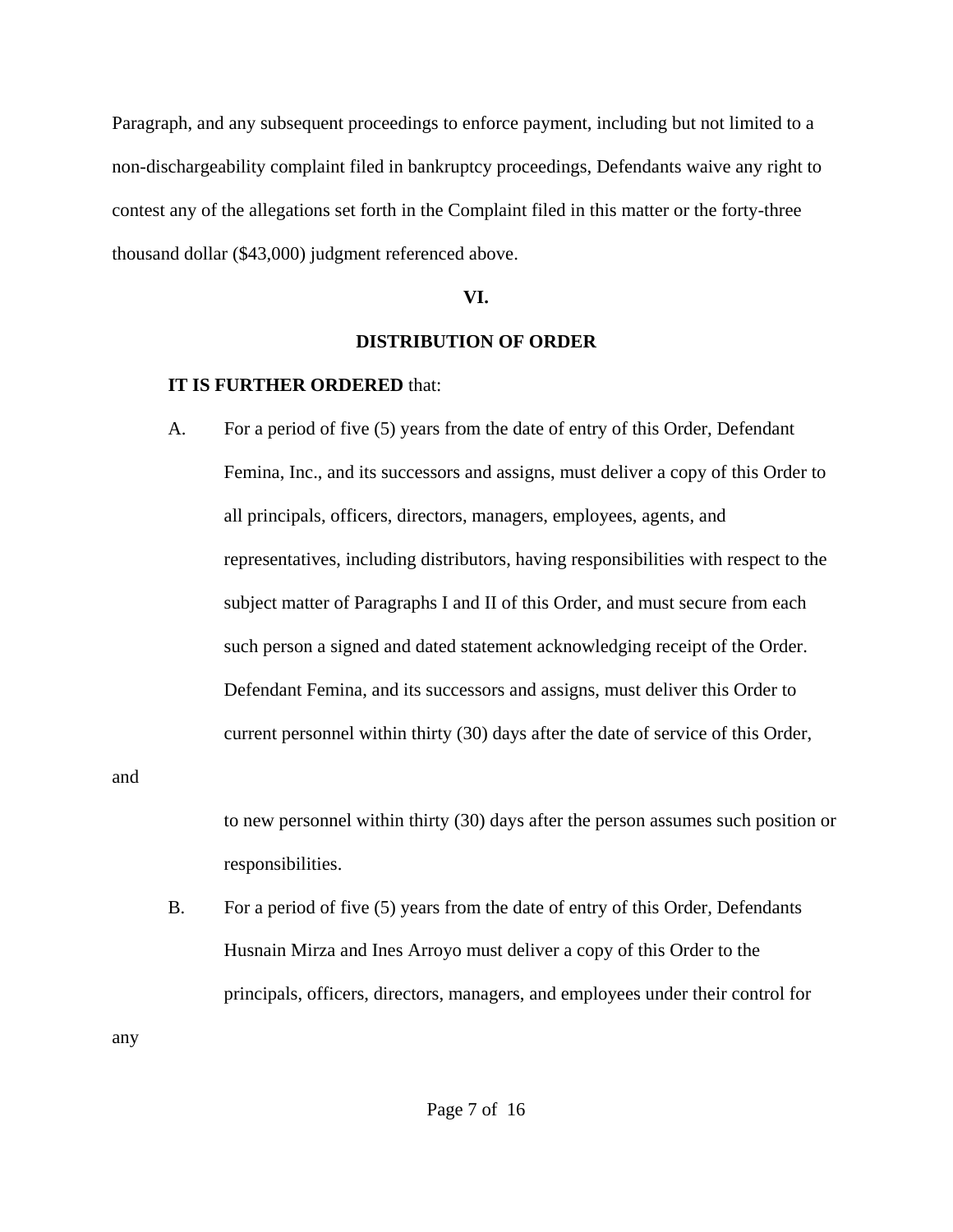business that (a) hires Defendants Husnain Mirza and Ines Arroyo as an employee,

> consultant or independent contractor and (b) has responsibilities with respect to the subject matter of Paragraphs I and II of this Order. Defendants Husnain Mirza and Ines Arroyo must secure from each such person a signed and dated statement acknowledging receipt of the Order within thirty (30) days after the date of

service

of the Order or the commencement of the employment relationship. *Provided, however*, that a Defendant is not required to distribute a copy of the Order under this Paragraph if that Defendant is employed by a publicly-traded company and that Defendant is not involved in any way with the advertising, marketing, or promotion of any covered product or service.

#### **VII.**

## **COMPLIANCE MONITORING**

**IT IS FURTHER ORDERED** that, for the purpose of monitoring and investigating compliance with any provision of this Order:

A. Within ten (10) days of receipt of written notice from a representative of the Commission, Defendants Femina, Inc., Husnain Mirza, and Ines Arroyo each

shall

submit additional written reports, sworn to under penalty of perjury; produce documents for inspection and copying; appear for deposition; and/or provide

entry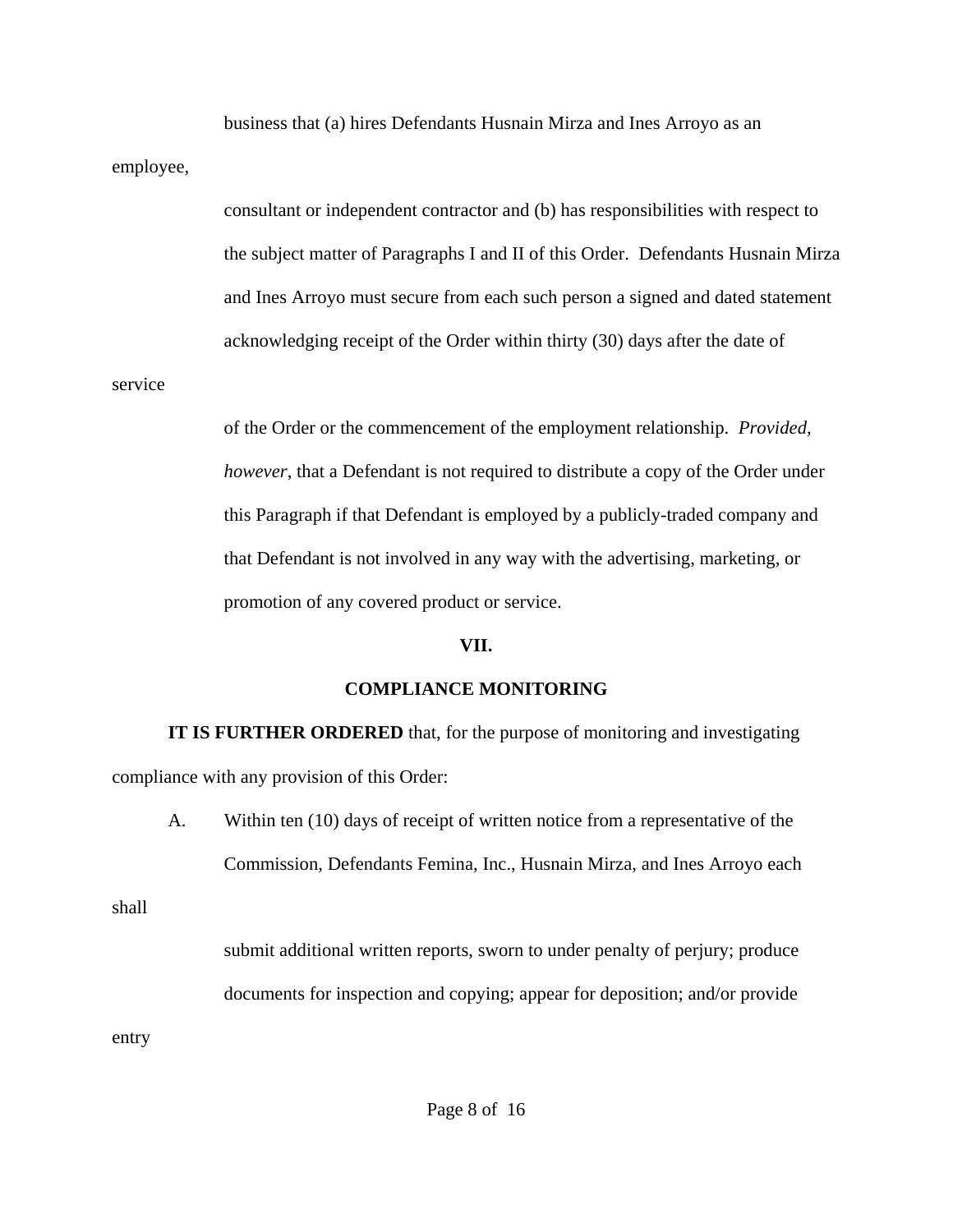during normal business hours to any business location in such Defendants' possession or direct or indirect control to inspect the business operation;

- B. In addition, the Commission is authorized to monitor compliance with this Order by all other lawful means, including but not limited to the following:
	- 1. Obtaining discovery from any person, without further leave of court, using the procedures prescribed by Fed. R. Civ. P. 30, 31, 33, 34, 36, and 45;
	- 2. Posing as consumers and suppliers to Femina, Inc., Husnain Mirza, and Ines Arroyo, or any other entity managed or controlled in whole or in part by Femina, Inc., Husnain Mirza, and Ines Arroyo, without the necessity of identification or prior notice; and
- C. Femina, Inc., Husnain Mirza, and Ines Arroyo shall permit representatives of the Commission to interview any employer, consultant, independent contractor, representative, agent, or employee who has agreed to such an interview, relating in any way to any conduct subject to this Order. The person interviewed may have counsel present.

*Provided* that nothing in this Order shall limit the Commission's lawful use of compulsory process, pursuant to Sections 9 and 20 of the FTC Act, 15 U.S.C. §§ 49, 57b-1, to obtain any documentary material, tangible things, testimony, or information relevant to unfair or deceptive acts or practices in or affecting commerce (within the meaning of 15 U.S.C. §  $45(a)(1)$ ).

#### **VIII.**

#### **COMPLIANCE REPORTING**

Page 9 of 16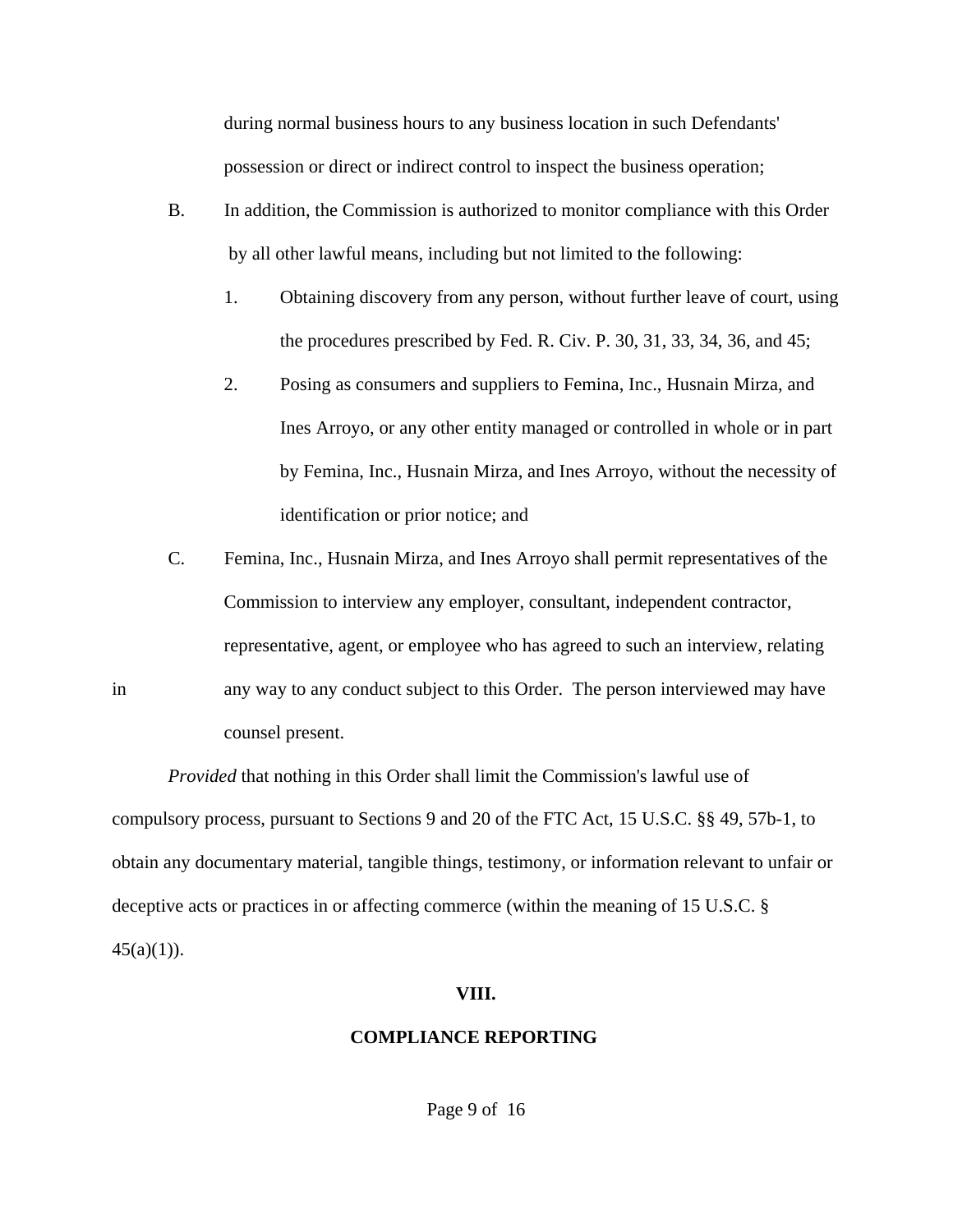**IT IS FURTHER ORDERED** that, in order that compliance with the provisions of this Order may be monitored:

- A. For a period of five (5) years from the date of entry of this Order:
	- 1. Defendants Husnain Mirza and Ines Arroyo shall notify the Commission of the following:
		- a. Any changes in his or her residence, mailing addresses, and telephone numbers, within ten (10) days of the date of such change;
		- b. Any changes in employment status (including self-employment), and any change in the ownership in any business entity, within ten (10) days of the date of such change. Such notice shall include the name and address of each business that the reporting Defendant is affiliated with, employed by, creates or forms, or performs services for; a statement of the nature of the business; and a statement of the reporting Defendant's duties and responsibilities in connection with the business or employment;
		- c. Any name changes or use of any aliases or fictitious names; and
	- 2. Defendants Femina, Inc., Husnain Mirza, and Ines Arroyo shall notify the Commission of any changes in corporate structure of Femina, Inc., or any business entity that Husnain Mirza or Ines Arroyo directly or indirectly controls, or has an ownership interest in, that may affect compliance obligations arising under this Order, including but not limited to a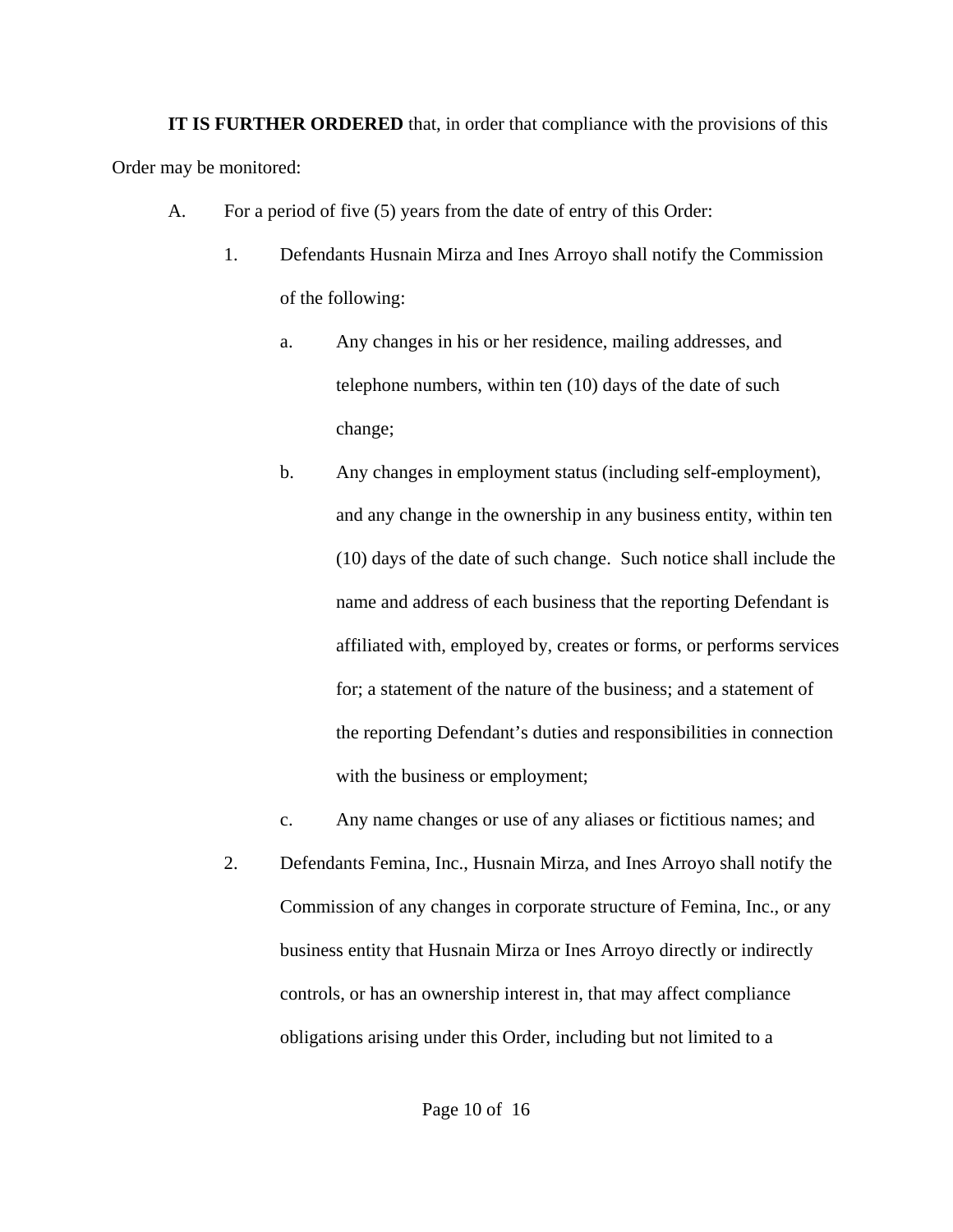dissolution, assignment, sale, merger, or other action that would result in the emergence of a successor entity; the creation or dissolution of a subsidiary, parent, or affiliate that engages in any acts or practices subject to this Order; the filing of a bankruptcy petition; or a change in the corporate name or address, at least thirty (30) days prior to such change, *provided* that, with respect to any proposed change in the corporation about which the Defendant(s) learns less than thirty (30) days prior to the date such action is to take place, Defendant(s) must notify the

### Commission

as soon as is practicable after obtaining such knowledge.

- B. One hundred eighty (180) days after the date of entry of this Order, Defendants Femina, Inc., Husnain Mirza, and Ines Arroyo each shall provide a written report to the FTC, sworn to under penalty of perjury, setting forth in detail the manner and form in which they have complied and are complying with this Order. This report must include, but not be limited to:
	- 1. For each Individual Defendant:
		- a. The then-current residence address, mailing addresses, and telephone numbers of the Individual Defendant;
		- b. The then-current employment and business addresses and telephone numbers of each such employer or business, and the title and responsibilities of the Individual Defendant, for each such employer or business; and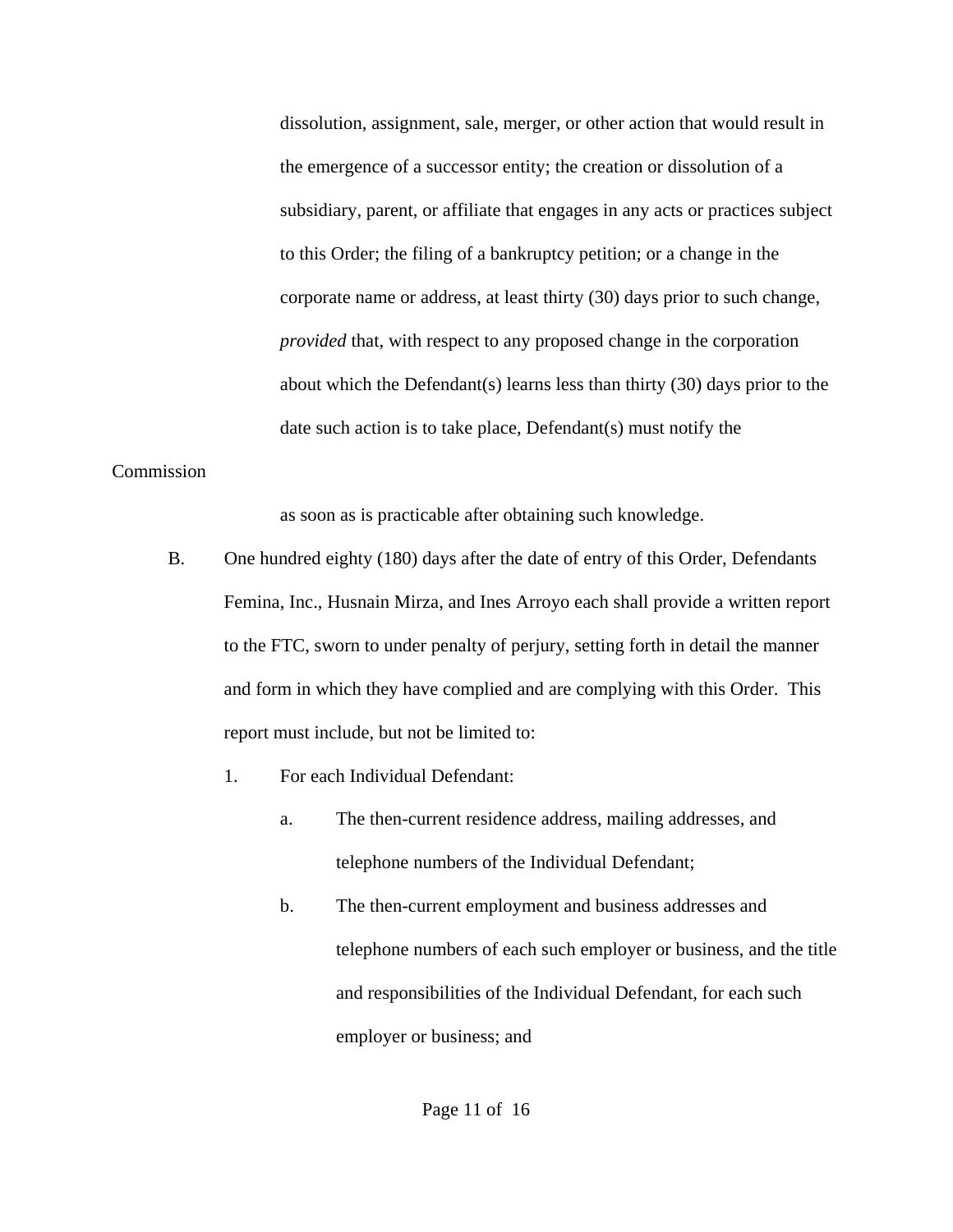c. Any other changes required to be reported under subparagraph A

this Section.

- 2. For all Defendants:
	- a. A copy of each acknowledgment of receipt of this Order, obtained pursuant to Paragraph VI; and
- b. Any other changes required to be reported under subparagraph A of this Section.
	- C. For the purposes of this Order, Defendants must, unless otherwise directed by the Commission's authorized representatives, mail all written notifications to the Commission to: Regional Director, Southeast Region, Federal Trade Commission, 225 Peachtree Street, Suite 1500, Atlanta, Georgia 30303. Re: FTC v. Femina, Inc. Case No. 04-61467-Civ-Altonaga (S.D.Fla.).
	- D. For purposes of the compliance reporting and monitoring required by this Order, the Commission is authorized to communicate directly with Defendants.

## **IX.**

## **RECORDKEEPING PROVISIONS**

**IT IS FURTHER ORDERED** that, for a period of eight (8) years from the date of entry of this Order, Defendants Femina, Inc., Husnain Mirza, and Ines Arroyo, and any business where (1) a Defendant is the majority owner, officer, or director of the business, or directly or indirectly manages or controls the business and where (2) the business engages, or assists others engaged in the manufacturing, advertising, promotion, offering for sale, distribution or sale of any

of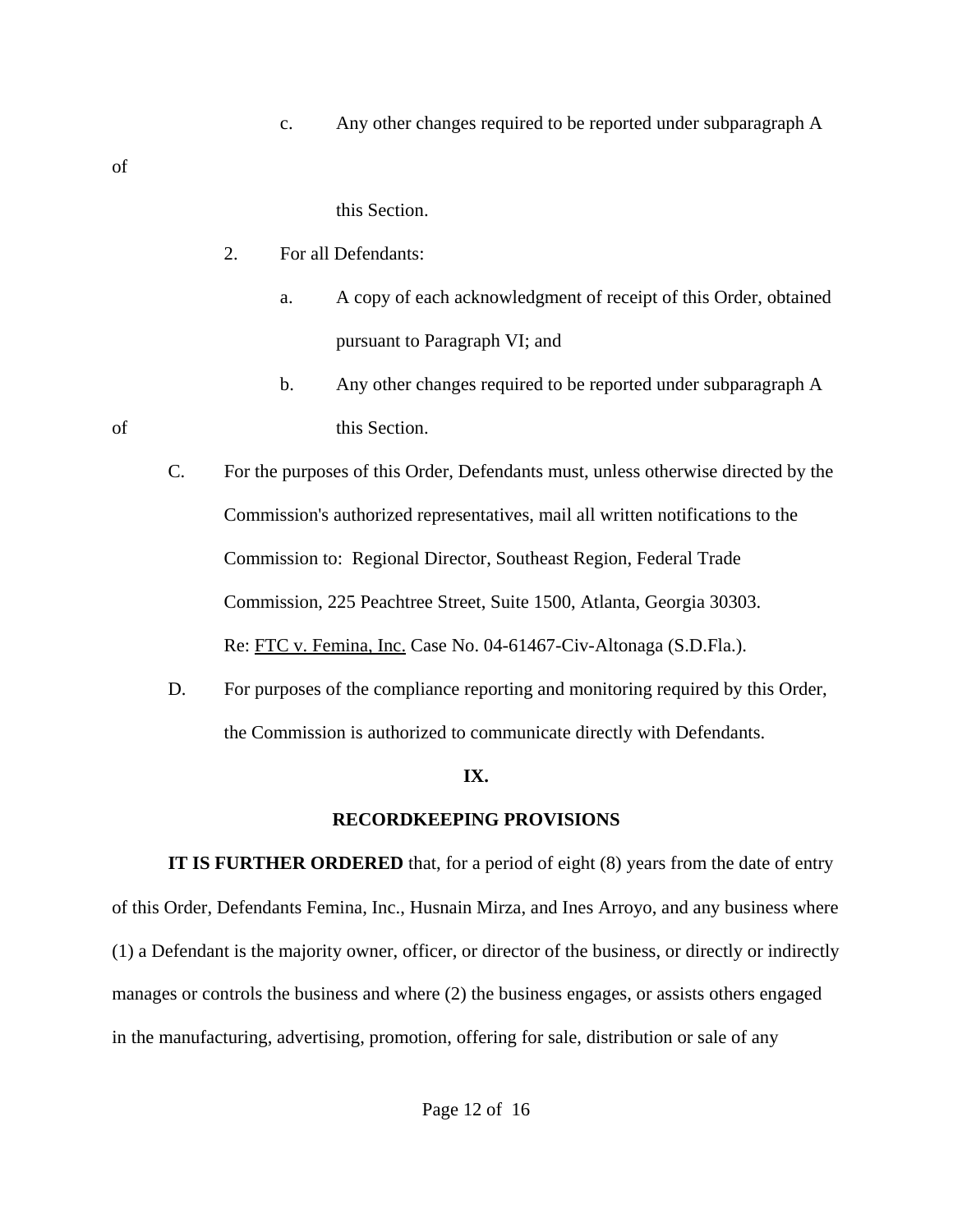covered product or service, and their agents, employees, officers, corporations, successors, and assigns, and those persons in active concert of participation with them who receive actual notice of this Order by personal service or otherwise, are hereby restrained and enjoined from failing to create and retain the following records:

- A. Accounting records that reflect the cost of goods or services sold, revenues generated, and the disbursement of such revenues;
- B. Personnel records accurately reflecting the name, address, and telephone number of each person employed in any capacity by such business, including as an independent contractor; that person's job title or position; the date upon which the person commenced work; and the date and reason for the person's termination, if applicable;
- C. Customer files containing the names, addresses, telephone numbers, dollar amounts paid, quantity of goods or services purchased, and description of goods or services purchased, to the extent such information is obtained in the ordinary course of business;
- D. Complaints and refund requests (whether received directly, indirectly, or through any third party) and any responses to those complaints or requests;
- E. Copies of all advertisements, promotional materials, sales scripts, training materials, or other materials utilized in the advertising, labeling, promotion, offering for sale, distribution or sale of any covered product or service;
- F. All materials that were relied upon in making any representations contained in the materials identified in Subparagraph E;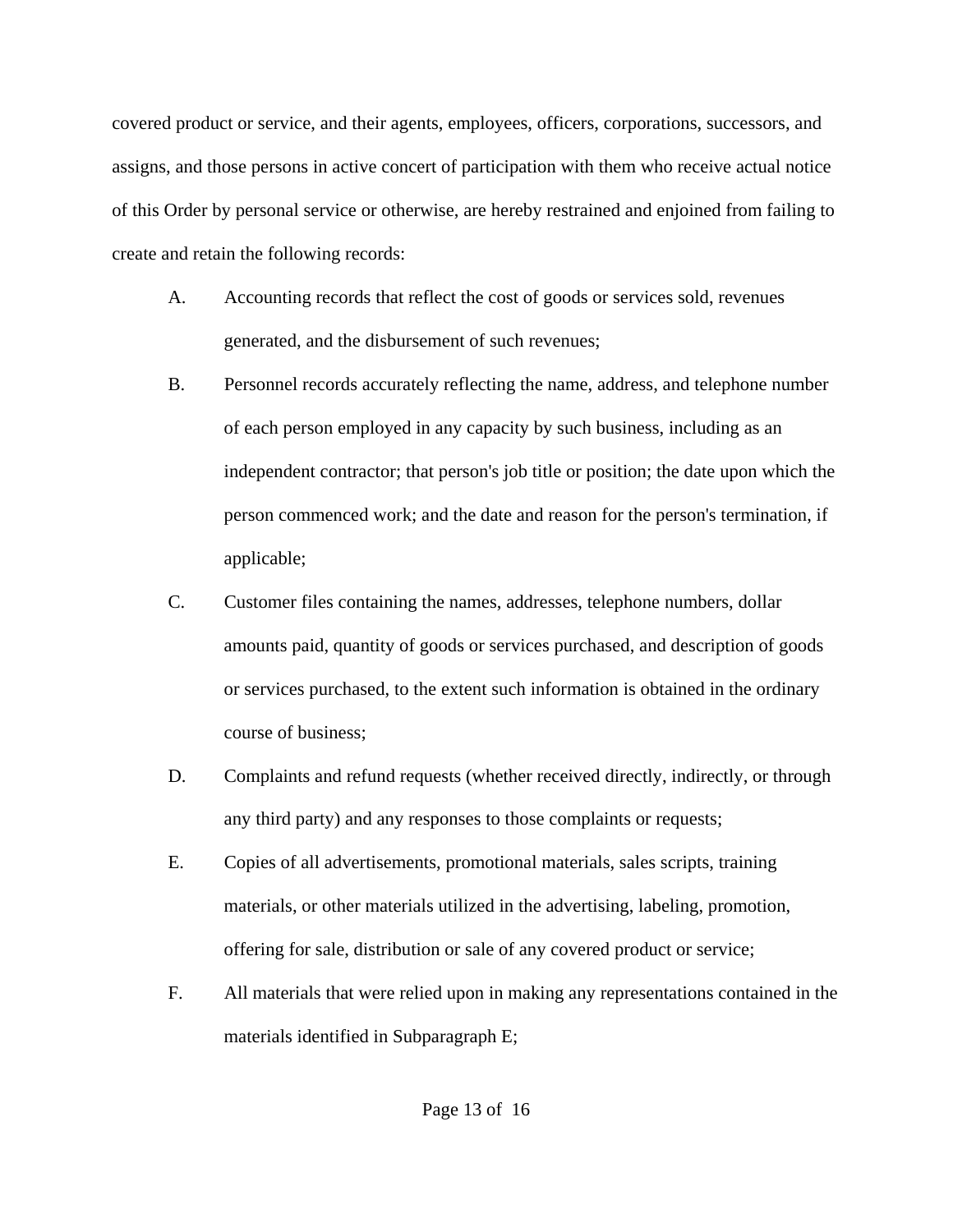- G. All other documents or records evidencing or referring to the accuracy of any claim therein or to the safety or efficacy of any covered product or service, including, but not limited to, all tests, reports, studies, demonstrations, or other evidence that confirm, contradict, qualify, or call into question the safety or efficacy of any such product or service;
- H. Records accurately reflecting the name, address, and telephone number of each manufacturer or laboratory engaged in the development or creation of any testing obtained for the purpose of advertising, labeling, promoting, offering for sale, distributing, or selling any covered product or service; and
- I. All records and documents necessary to demonstrate full compliance with each provision of this Order, including but not limited to copies of acknowledgments or receipt of this Order, required by Paragraph VI, and all reports submitted to the FTC pursuant to Paragraphs VII and VIII.

## **X.**

## **ACKNOWLEDGMENT OF RECEIPT OF ORDER**

**IT IS FURTHER ORDERED** that each Defendant, within five (5) business days of receipt of this Order as entered by the Court, submit to the Commission a truthful sworn statement, acknowledging receipt of this Order.

## **XI.**

## **RETENTION OF JURISDICTION**

**IT IS FURTHER ORDERED** that this Court shall retain jurisdiction of this matter for purposes of construction, modification, and enforcement of this Order.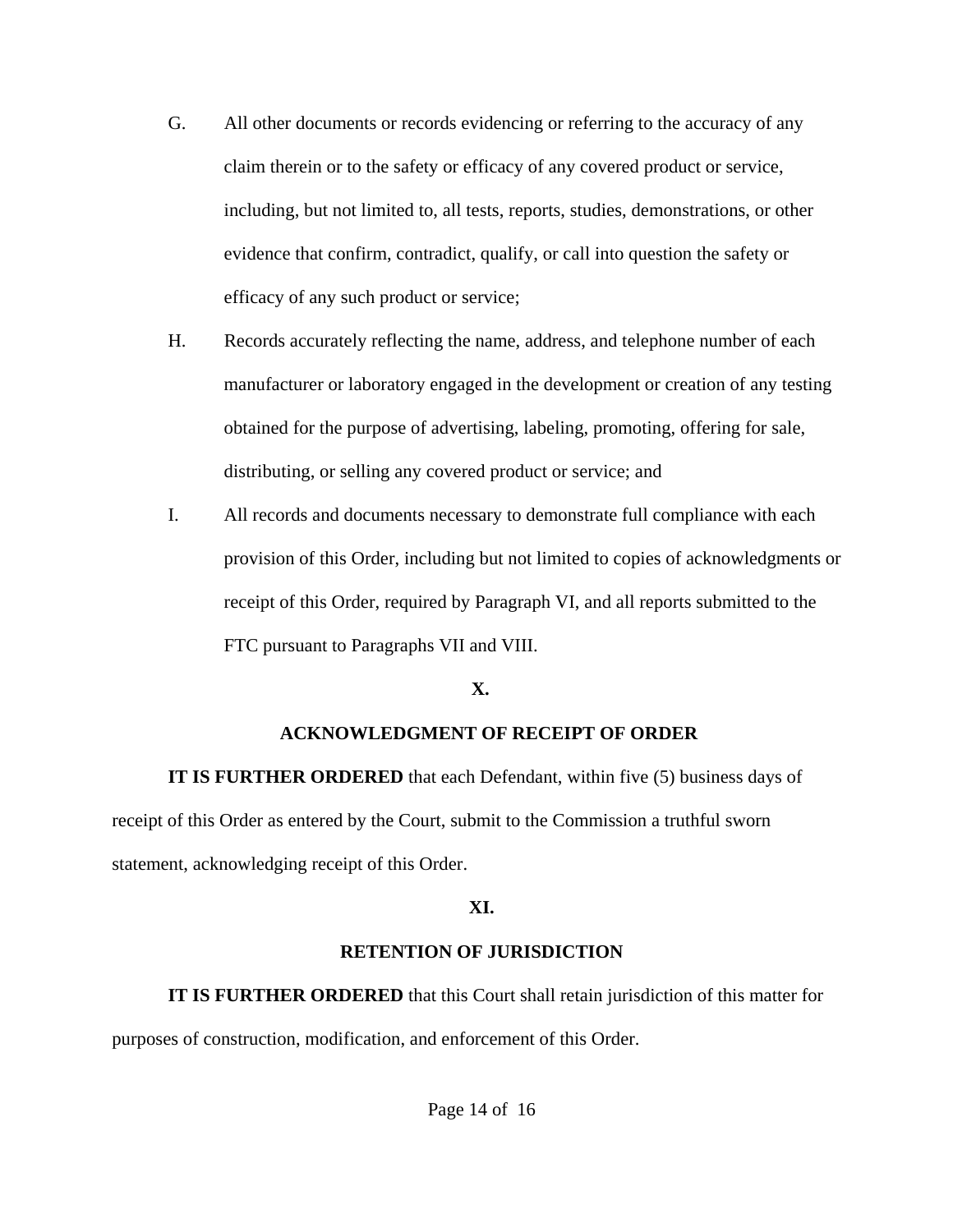There being no just cause for delay, this Stipulated Final Judgment and Order for

Permanent Injunction and Other Relief is hereby entered.

Dated this \_\_\_\_\_\_\_\_\_\_\_\_\_\_\_\_\_\_day of \_\_\_\_\_\_\_\_\_\_\_\_\_\_\_\_\_, 2005.

 \_\_\_\_\_\_\_\_\_\_\_\_\_\_\_\_\_\_\_\_\_\_\_\_\_\_\_\_\_\_\_\_\_\_\_\_ CECILIA M. ALTONAGA United States District Court Judge

The parties hereby stipulate and agree to the terms and conditions set forth and consent

to the entry of this Stipulated Final Judgement and Order for Permanent Injunction.

## **FOR THE PLAINTIFF, FEDERAL TRADE COMMISSION**:

By:\_\_\_\_\_\_\_\_\_\_\_\_\_\_\_\_\_\_\_\_\_\_\_\_\_\_\_ \_\_\_\_\_\_\_\_\_\_\_\_\_\_\_\_\_\_\_\_\_\_\_\_\_\_\_

HAROLD E. KIRTZ Date Attorney for Plaintiff 225 Peachtree Street, Suite 1500 Atlanta, Georgia 30303 (404) 656-1357 (telephone) (404) 656-1379 (facsimile) hkirtz@ftc.gov

**FOR THE DEFENDANTS:**

HUSNAIN MIRZA Date

\_\_\_\_\_\_\_\_\_\_\_\_\_\_\_\_\_\_\_\_\_\_\_\_\_\_\_\_\_\_\_ \_\_\_\_\_\_\_\_\_\_\_\_\_\_\_\_\_\_\_\_\_\_\_\_\_\_\_ INES CINTHYA KARINA ARROYO Date

FEMINA, INC.

\_\_\_\_\_\_\_\_\_\_\_\_\_\_\_\_\_\_\_\_\_\_\_\_\_\_\_\_\_\_\_ \_\_\_\_\_\_\_\_\_\_\_\_\_\_\_\_\_\_\_\_\_\_\_\_\_\_\_